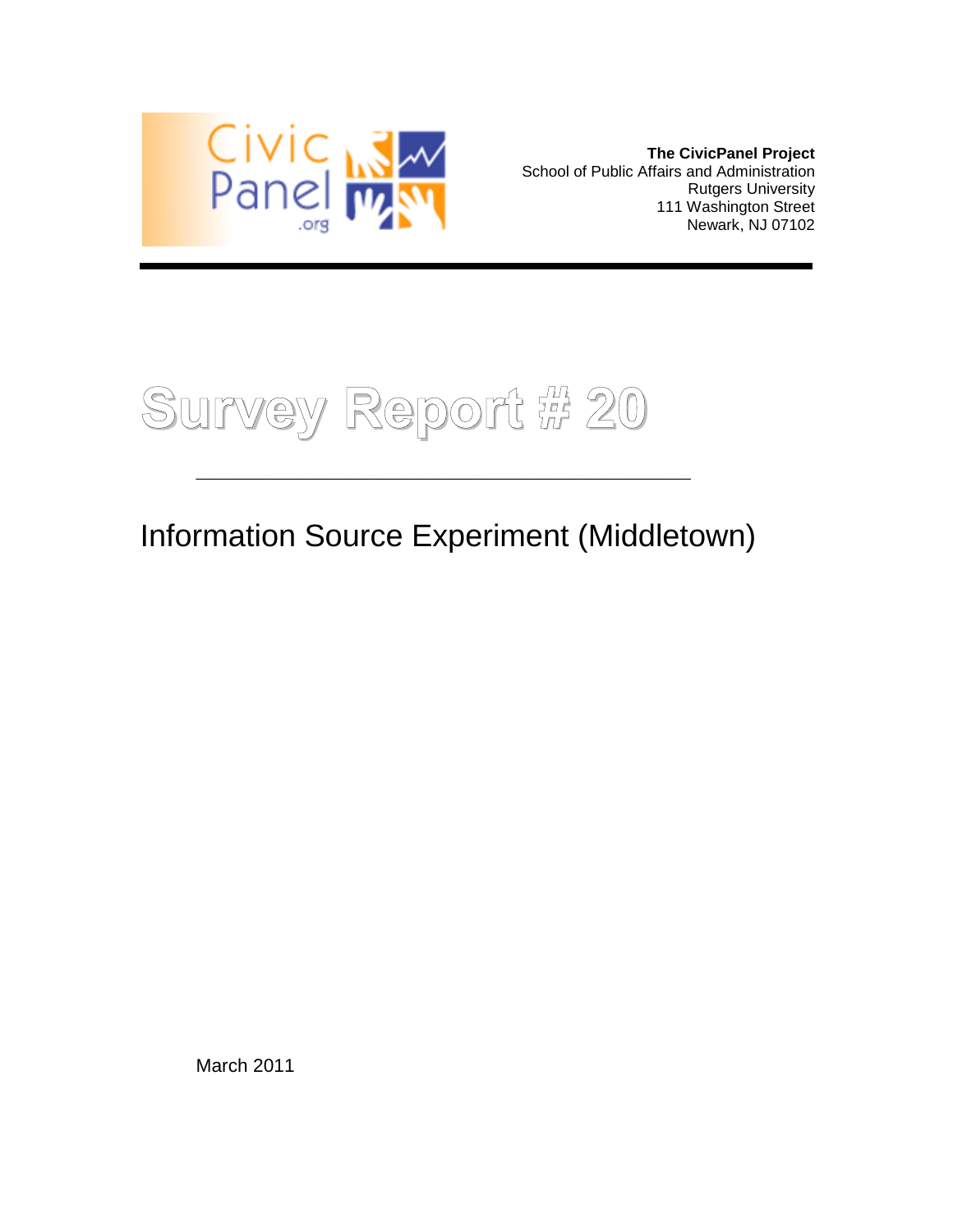# **About the Survey**

This Survey Report discusses findings of a CivicPanel online survey about how citizens judge local government performance. Respondents were asked to look at a graph showing the percent of streets rated as "acceptably clean" from an annual report of a hypothetical city named Middletown. Following the viewing of this graph, respondents were asked to rate the degree to which they believed the information was true or not. Four different versions of the source or sponsor of the report were randomly allocated to respondents: the mayor, the sanitation department, a nonprofit institute, and no mention of a source or sponsor. In all cases, however, the data in the graph was the same. Thus, the aim was to see if respondents would judge the truthfulness of the street cleanliness data differently, depending on the source or sponsor or the report.

The survey was conducted in March 2011, and included online responses from 1,910 panelists. *This report presents the summary results only*, not the experimental results (which will be published later in an academic journal). However, preliminary analysis (not shown below) indicates that the respondents doubted the truthfulness of the information if it came from the sanitation department or the mayor, and in turn believed the information more if it came from the nonprofit institute or from a report with no source or sponsor mentioned.

# **About the Panel**

CivicPanel is an online panel of volunteers who sign up over the Internet to participate in the project's surveys. Panelists are recruited from online ads, web directories, and announcements sent by email to members of various nonprofit organizations that have partnered with CivicPanel (formerly eTownPanel) over the years.

It is important to point out that the panel is not a random sample, and thus the results are not scientifically projectable to the larger population.

For more information visit [www.civicpanel.org](http://www.civicpanel.org/) or email [civicpan@rutgers.edu](mailto:civicpan@rutgers.edu)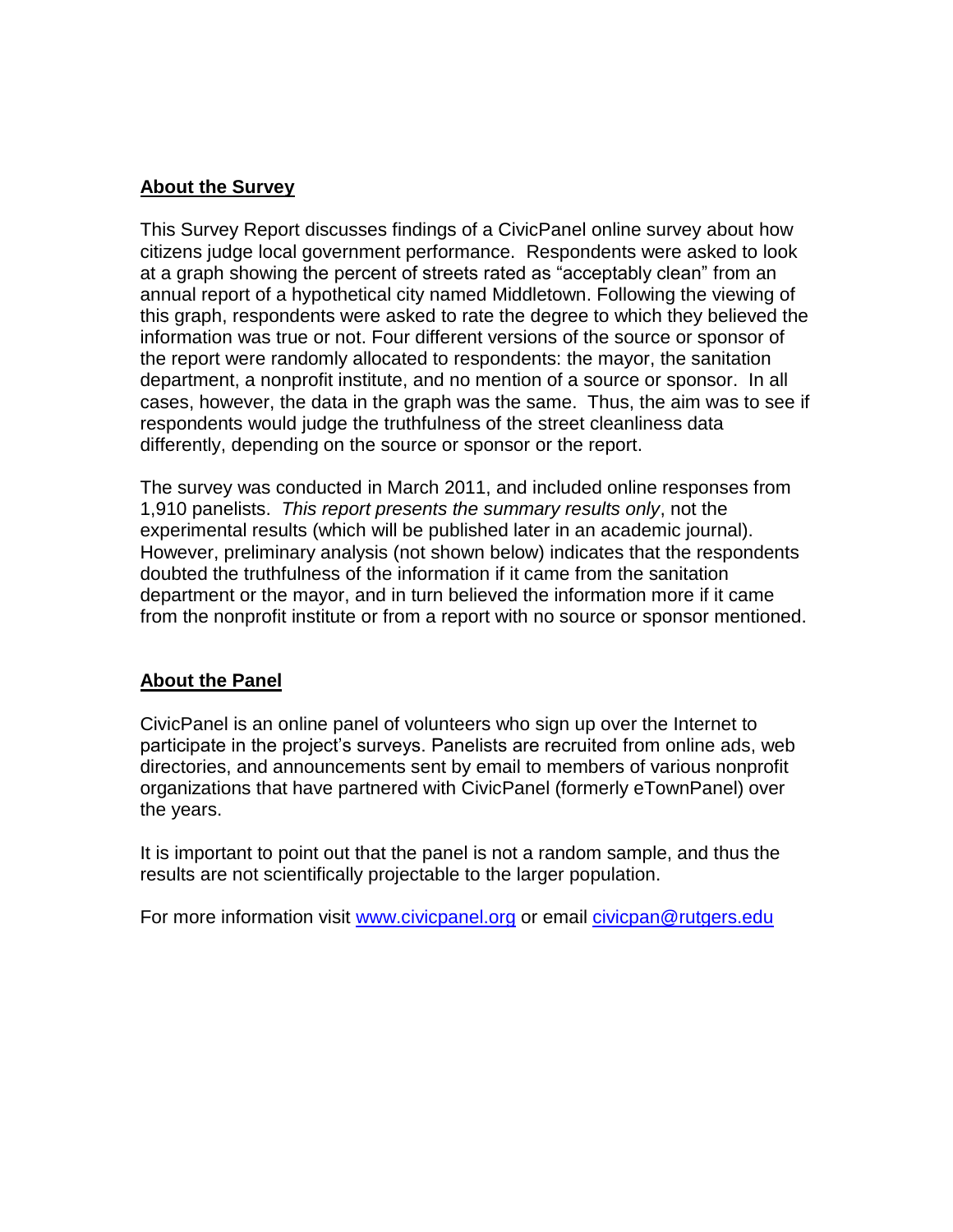

Online Surveys, Data Collection and Integration www.SurveyGizmo.com

# **Summary Report**<br>Survey: Middletown survey

#### Overall, how would you rate your city or town as a place to live?

| Value            | Count | Percent % | <b>Statistics</b> |         |
|------------------|-------|-----------|-------------------|---------|
| <b>Excellent</b> | 497   | 26.1%     | <b>Total</b>      | 1,905   |
| Good             | 1174  | 61.6%     | Responses         |         |
| Only fair        | 177   | 9.3%      | <b>Sum</b>        | 3,604.0 |
| Poor             | 57    | 3%        | Average           | 1.9     |
|                  |       |           | StdDev            | 0.68    |
|                  |       |           | Max               | 4.0     |



#### How would you rate the cleanliness of streets in your city or town?

| Value            | Count | Percent % | <b>Statistics</b> |         |
|------------------|-------|-----------|-------------------|---------|
| <b>Excellent</b> | 312   | 16.5%     | <b>Total</b>      | 1,895   |
| Good             | 1122  | 59.2%     | <b>Responses</b>  |         |
| Only fair        | 346   | 18.3%     | <b>Sum</b>        | 4,054.0 |
| Poor             | 115   | 6.1%      | Average           | 2.1     |
|                  |       |           | <b>StdDev</b>     | 0.76    |
|                  |       |           | Max               | 4.0     |



### How much do you think you can trust your local government to do what is right?

| Value            | Count | Percent % | <b>Statistics</b> |         |
|------------------|-------|-----------|-------------------|---------|
| Almost always    | 173   | 9.1%      | <b>Total</b>      | 1,903   |
| Most of the time | 789   | 41.5%     | Responses         |         |
| Some of the time | 751   | 39.5%     | <b>Sum</b>        | 4,764.0 |
| Almost never     | 190   | 10%       | Average           | 2.5     |
|                  |       |           | <b>StdDev</b>     | 0.79    |
|                  |       |           | Max               | 4.0     |
| COOL.            |       |           |                   |         |

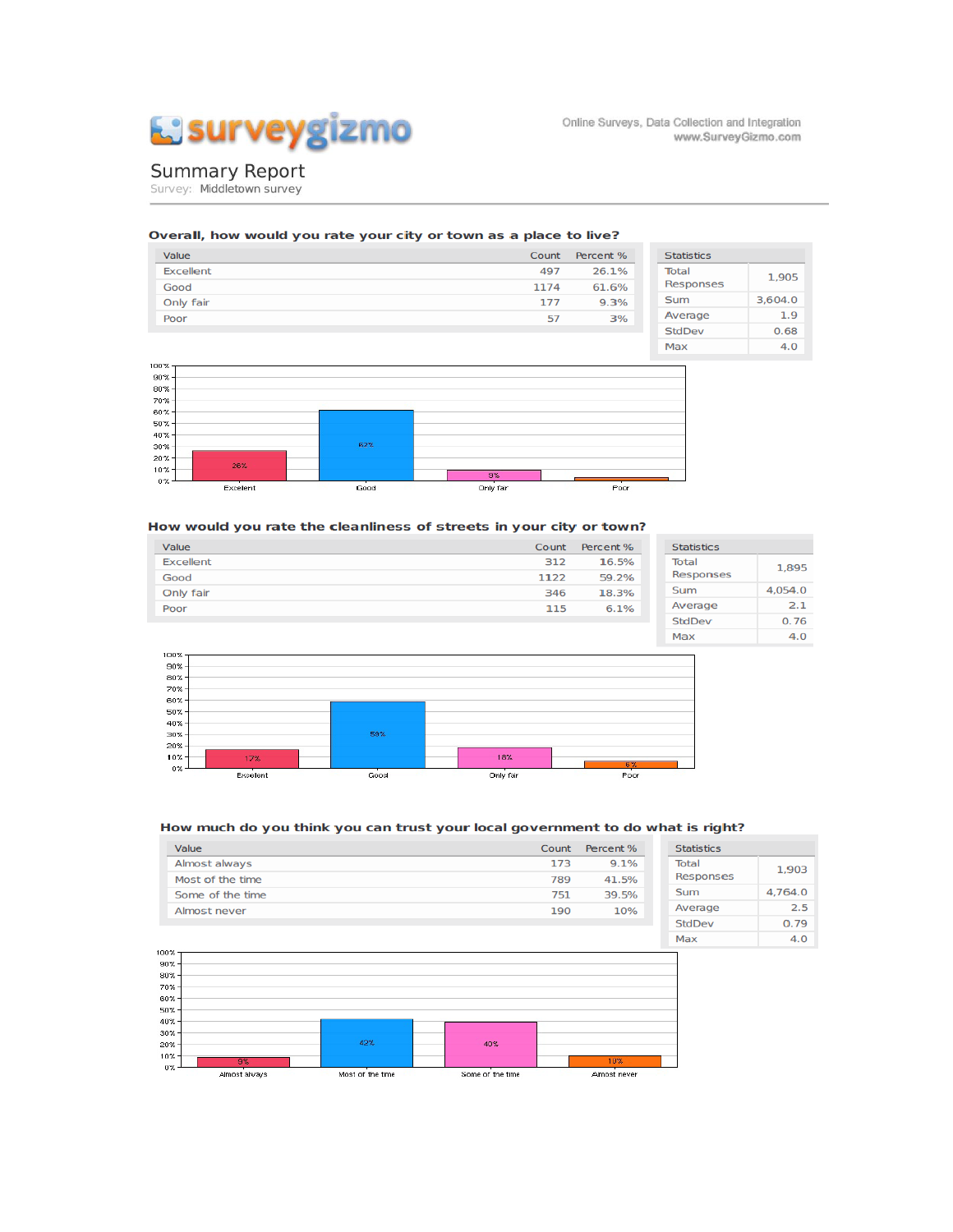## Nearly all of the city's streets are acceptably clean

| Value                 | Count | Percent % | <b>Statistics</b> |         |
|-----------------------|-------|-----------|-------------------|---------|
|                       | 27    | 1.4%      | <b>Total</b>      | 1,895   |
| 2                     | 54    | 2.8%      | Responses         |         |
| 3                     | 134   | 7.1%      | Sum               | 9,784.0 |
| 4                     | 340   | 17.9%     | Average           | 5.2     |
| 5                     | 466   | 24.6%     | StdDev            | 1.37    |
| 6                     | 561   | 29.6%     | Max               | 7.0     |
| ⇁                     | 313   | 16.5%     |                   |         |
| $100\%$ $\rightarrow$ |       |           |                   |         |



## Street cleanliness in the city has improved





### City government should get credit for doing a better job

| Value                                                                                                     |              | Count | Percent % | <b>Statistics</b> |         |
|-----------------------------------------------------------------------------------------------------------|--------------|-------|-----------|-------------------|---------|
| 1                                                                                                         |              | 54    | 2.8%      | <b>Total</b>      | 1,896   |
| $\overline{2}$                                                                                            |              | 78    | 4.1%      | Responses         |         |
| 3                                                                                                         |              | 157   | 8.3%      | Sum               | 9,440.0 |
| 4                                                                                                         |              | 373   | 19.7%     | Average           | 5.0     |
| 5                                                                                                         |              | 451   | 23.8%     | <b>StdDev</b>     | 1.50    |
| 6                                                                                                         |              | 469   | 24.7%     | Max               | 7.0     |
| 7                                                                                                         |              | 314   | 16.6%     |                   |         |
| 100%<br>$90% -$<br>$80% -$<br>$70% -$<br>60% -<br>$50% -$<br>40% -<br>30%-<br>$20% -$<br>$10% -$<br>$0\%$ | 20%<br>$8\%$ | 24%   | 25%       | 17%               |         |
| $\frac{1}{2}$                                                                                             | š.<br>4      | š.    | 6         | 7                 |         |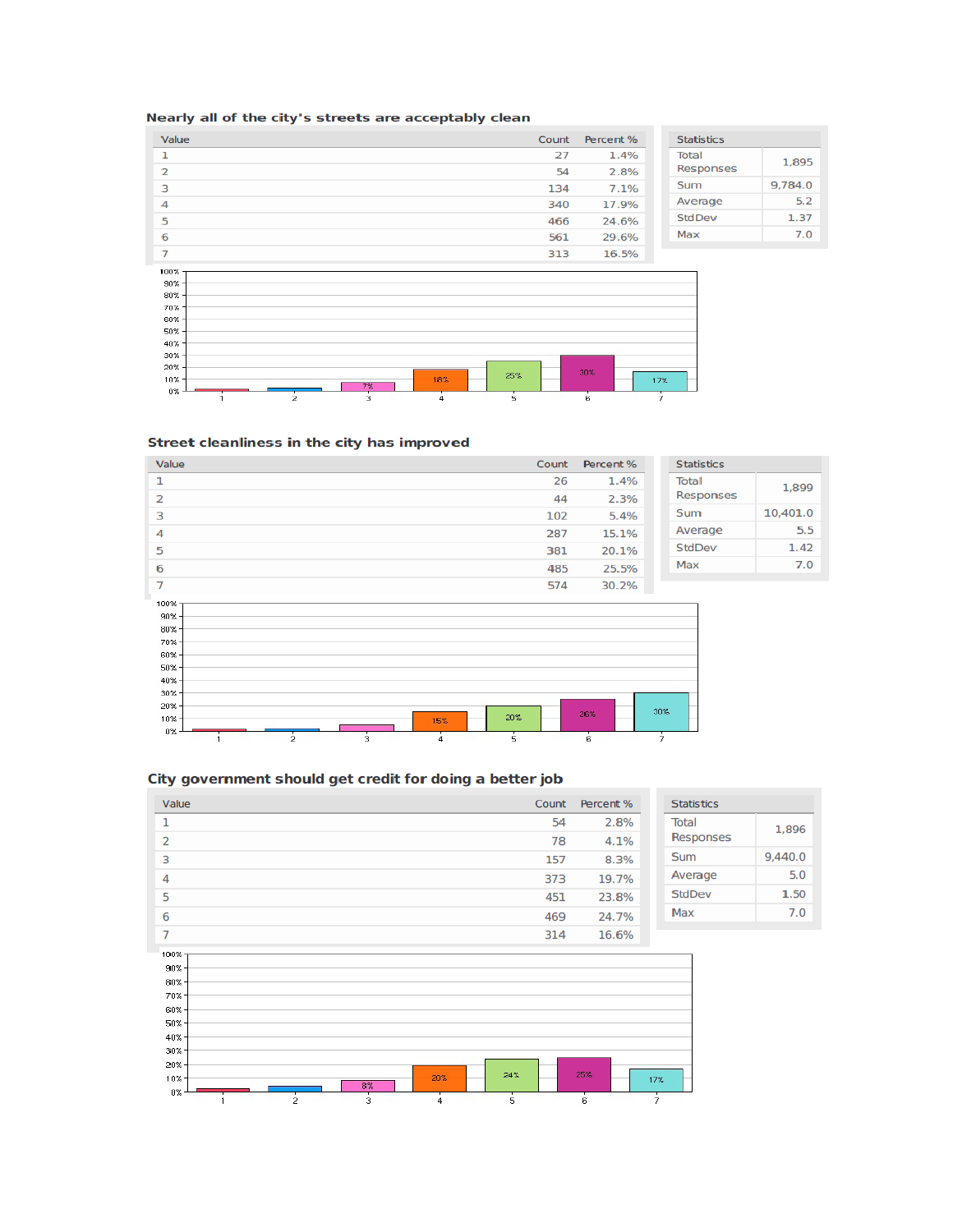## What is your age?

| Value             | Count     | Percent %         | <b>Statistics</b> |         |
|-------------------|-----------|-------------------|-------------------|---------|
| Under 20          | 14        | 0.7%              | <b>Total</b>      | 1,906   |
| 20 to 24          | 169       | 8.9%              | Responses         |         |
| 25 to 34          | 601       | 31.5%             | Sum               | 7,893.0 |
| 35 to 44          | 462       | 24.2%             | Average           | 4.1     |
| 45 to 54          | 355       | 18.6%             | StdDev            | 1.56    |
| 55 to 59          | 130       | 6.8%              | Max               | 10.0    |
| 60 to 64          | 88        | 4.6%              |                   |         |
| 65 to 74          | 68        | 3.6%              |                   |         |
| 75 to 84          | 15        | 0.8%              |                   |         |
| 85 years and over | $\Lambda$ | 0.29 <sub>L</sub> |                   |         |



## Are you ...

| Value  | Count | Percent % | <b>Statistics</b> |         |
|--------|-------|-----------|-------------------|---------|
| Female | 1100  | 58.7%     | <b>Total</b>      | 1,873   |
| Male   | 773   | 41.3%     | Responses         |         |
|        |       |           | <b>Sum</b>        | 2,646.0 |
|        |       |           | Average           | 1.4     |
|        |       |           | <b>StdDev</b>     | 0.49    |
|        |       |           | Max               | 2.0     |
|        |       |           |                   |         |

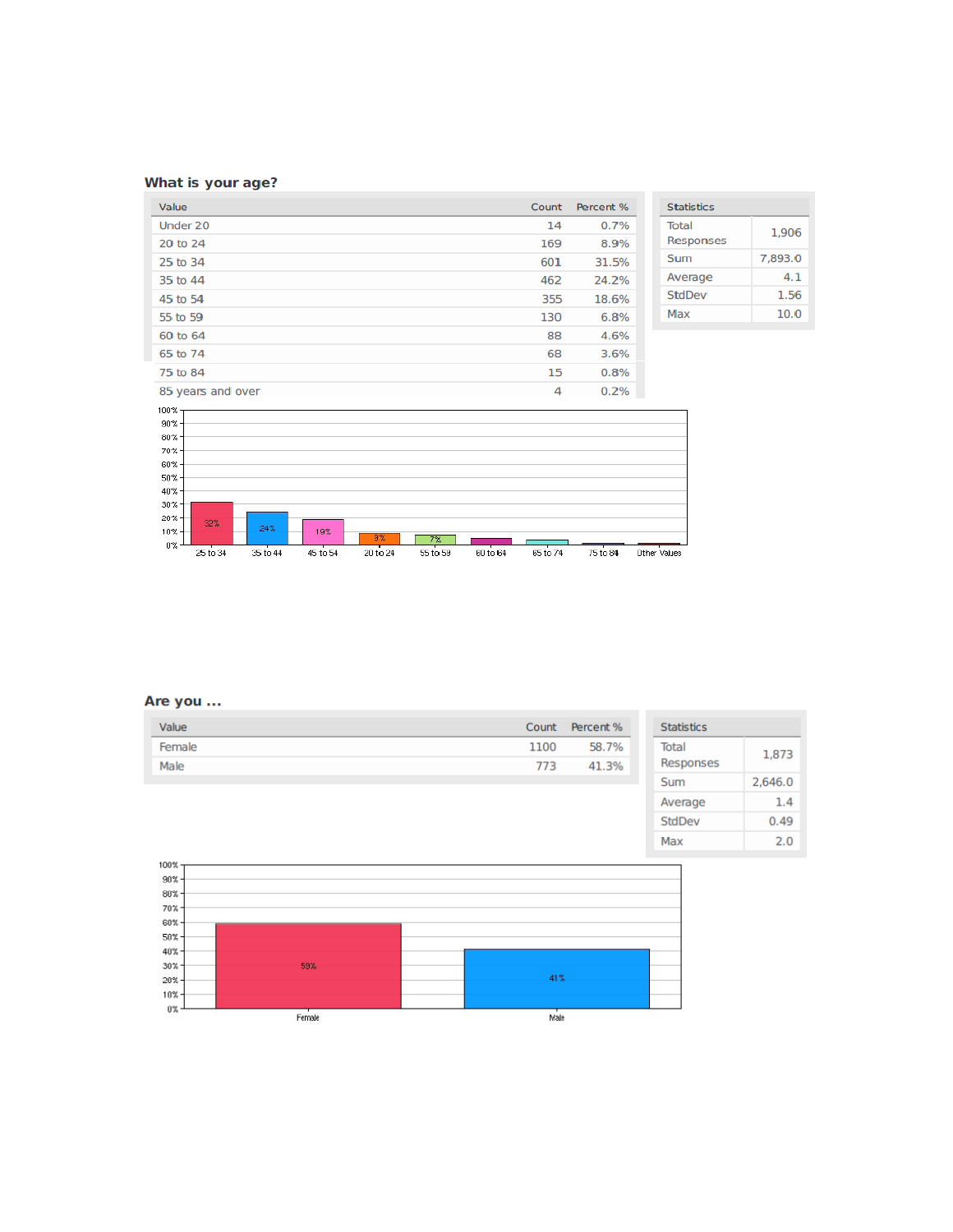## Do you consider yourself to be primarily ...

| Value                            | Count | Percent % | <b>Statistics</b> |         |
|----------------------------------|-------|-----------|-------------------|---------|
| White                            | 1411  | 74.6%     | <b>Total</b>      | 1,892   |
| <b>Black or African American</b> | 89    | 4.7%      | Responses         |         |
| Hispanic or Latino (of any race) | 55    | 2.9%      | Sum               | 3,307.0 |
| Asian or Pacific Islander        | 132   | 7%        | Average           | 1.7     |
| Other                            | 205   | 10.8%     | <b>StdDev</b>     | 1.40    |
|                                  |       |           | Max               | 5.0     |



## What is the last grade or class that you completed in school?

| Value                                       | Count | Percent % | <b>Statistics</b> |         |
|---------------------------------------------|-------|-----------|-------------------|---------|
| Less than 9th grade                         | 26    | 1.4%      | <b>Total</b>      | 1,898   |
| 9th to 12th grade, no diploma               | 47    | 2.5%      | Responses         |         |
| High school graduate (includes equivalency) | 463   | 24.4%     | Sum               | 8,993.0 |
| Some college, no degree                     | 369   | 19.4%     | Average           | 4.7     |
| Associate degree                            | 242   | 12.8%     | <b>StdDev</b>     | 1.56    |
| Bachelors degree                            | 481   | 25.3%     | Max               | 8.0     |
| Graduate or professional degree             | 248   | 13.1%     |                   |         |
| Other                                       | 22    | 1.2%      |                   |         |

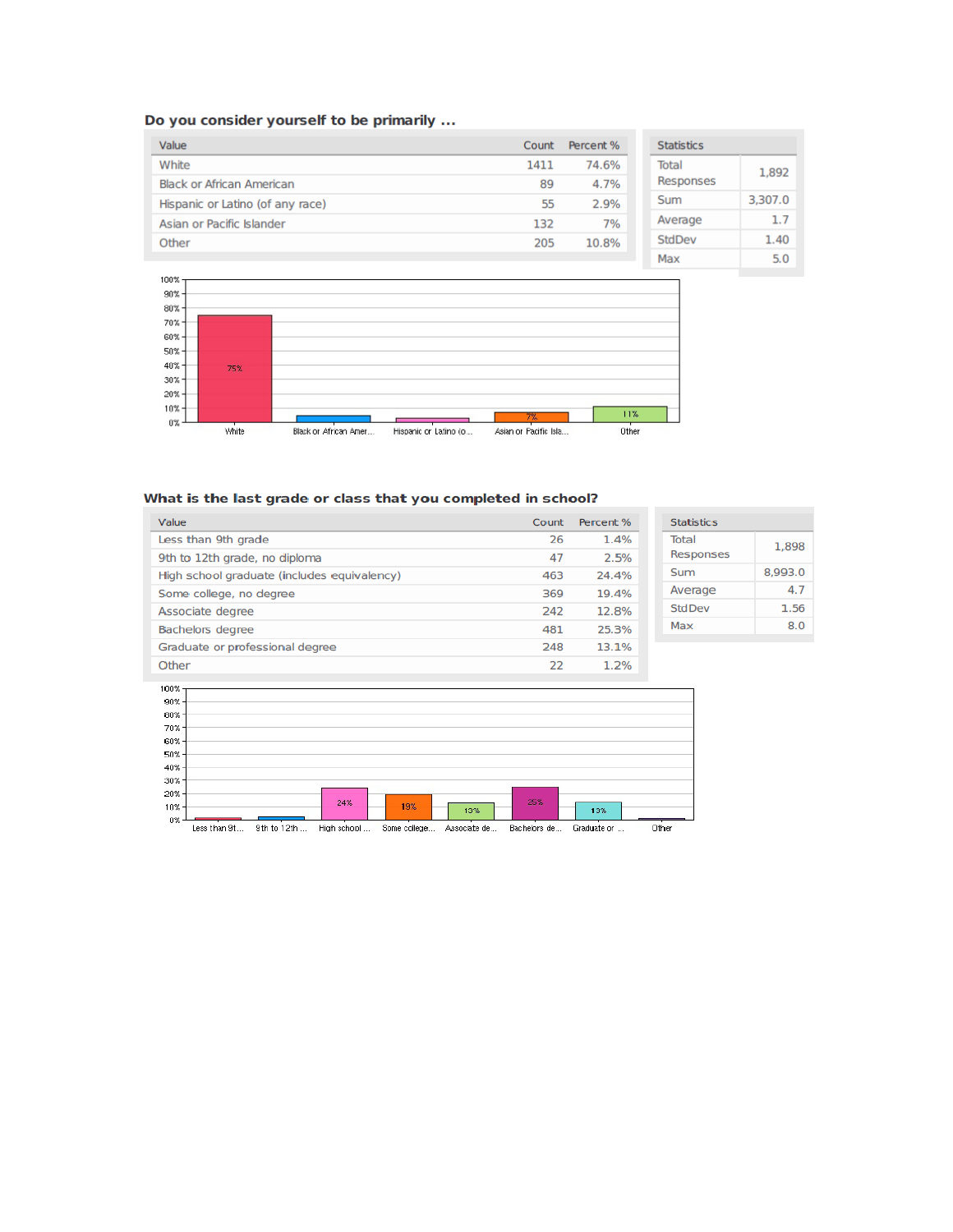|  |  |  |  |  |  | Last year, what was your total household income from all sources, before taxes? |  |  |  |  |  |  |
|--|--|--|--|--|--|---------------------------------------------------------------------------------|--|--|--|--|--|--|
|--|--|--|--|--|--|---------------------------------------------------------------------------------|--|--|--|--|--|--|

| Value                        | Count | Percent % | <b>Statistics</b> |         |
|------------------------------|-------|-----------|-------------------|---------|
| Less than \$10,000           | 250   | 13.2%     | Total             | 1,898   |
| \$10,000 to under \$25,000   | 437   | 23%       | Responses         |         |
| \$25,000 to under \$50,000   | 499   | 26.3%     | Sum               | 6,278.0 |
| \$50,000 to under \$75,000   | 318   | 16.8%     | Average           | 3.3     |
| \$75,000 to under \$100,000  | 178   | 9.4%      | StdDev            | 1.74    |
| \$100,000 to under \$150,000 | 91    | 4.8%      | Max               | 8.0     |
| \$150,000 or more            | 51    | 2.7%      |                   |         |
| I'd rather not say           | 74    | 3.9%      |                   |         |



Less than \$1... \$10,000 to u... \$25,000 to u... \$50,000 to u... \$75,000 to u... \$100,000 to ... \$150,000 or ... l'il rather n...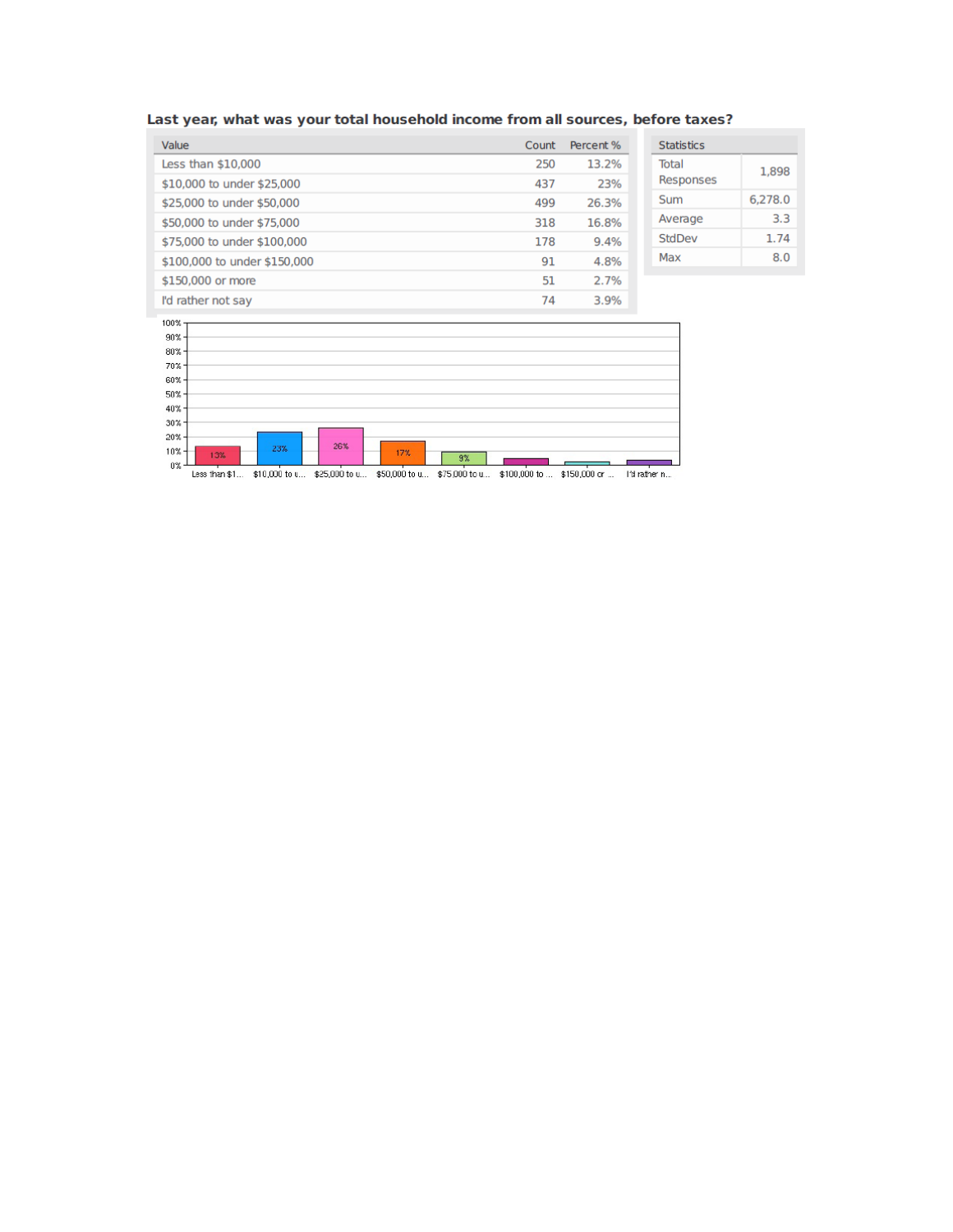## What country do you live in?

| Value                        | Count          | Percent % |
|------------------------------|----------------|-----------|
| <b>UNITED STATES</b>         | 987            | 52.1%     |
|                              | 2              | 0.1%      |
| <b>AMERICAN SAMOA</b>        | $\overline{2}$ | 0.1%      |
| <b>ARGENTINA</b>             | $\overline{2}$ | 0.1%      |
| <b>AUSTRALIA</b>             | 12             | 0.6%      |
| <b>AUSTRIA</b>               | 1              | 0.1%      |
| <b>AZERBAIJAN</b>            | 1              | 0.1%      |
| <b>BELGIUM</b>               | 1              | 0.1%      |
| <b>BRAZIL</b>                | 1              | 0.1%      |
| <b>BULGARIA</b>              | 1              | 0.1%      |
| <b>CANADA</b>                | 32             | 1.7%      |
| <b>CHILE</b>                 | 1              | 0.1%      |
| <b>CHINA</b>                 | 1              | 0.1%      |
| <b>COLOMBIA</b>              | 1              | 0.1%      |
| <b>CYPRUS</b>                | 2              | 0.1%      |
| <b>ECUADOR</b>               | 1              | 0.1%      |
| <b>FINLAND</b>               | 1              | 0.1%      |
| <b>FRANCE</b>                | 1              | 0.1%      |
| <b>INDIA</b>                 | 13             | 0.7%      |
| <b>IRAQ</b>                  | 1              | 0.1%      |
| <b>ITALY</b>                 | 5              | 0.3%      |
| <b>JAPAN</b>                 | 1              | 0.1%      |
| <b>KENYA</b>                 | 1              | 0.1%      |
| <b>LITHUANIA</b>             | 1              | 0.1%      |
| <b>MALAYSIA</b>              | 3              | 0.2%      |
| <b>NETHERLANDS</b>           | 1              | 0.1%      |
| <b>NEW CALEDONIA</b>         | 2              | 0.1%      |
| <b>NEW ZEALAND</b>           | 2              | 0.1%      |
| <b>NIGERIA</b>               | $\overline{2}$ | 0.1%      |
| <b>PHILIPPINES</b>           | 1              | 0.1%      |
| <b>PORTUGAL</b>              | 1              | 0.1%      |
| <b>RUSSIA</b>                | 5              | 0.3%      |
| <b>SINGAPORE</b>             | 4              | 0.2%      |
| <b>SLOVENIA</b>              | 1              | 0.1%      |
| <b>SOUTH AFRICA</b>          | 2              | 0.1%      |
| <b>SPAIN</b>                 | 1              | 0.1%      |
| <b>SWEDEN</b>                | 4              | 0.2%      |
| <b>TURKEY</b>                | 768            | 40.5%     |
| <b>UKRAINE</b>               | 1              | 0.1%      |
| <b>UNITED ARAB EMIRATES</b>  | 1              | 0.1%      |
| <b>UNITED KINGDOM</b>        | 22             | 1.2%      |
| <b>VIRGIN ISLANDS (U.S.)</b> | 1              | 0.1%      |

Statistics **Total** 1,894 Responses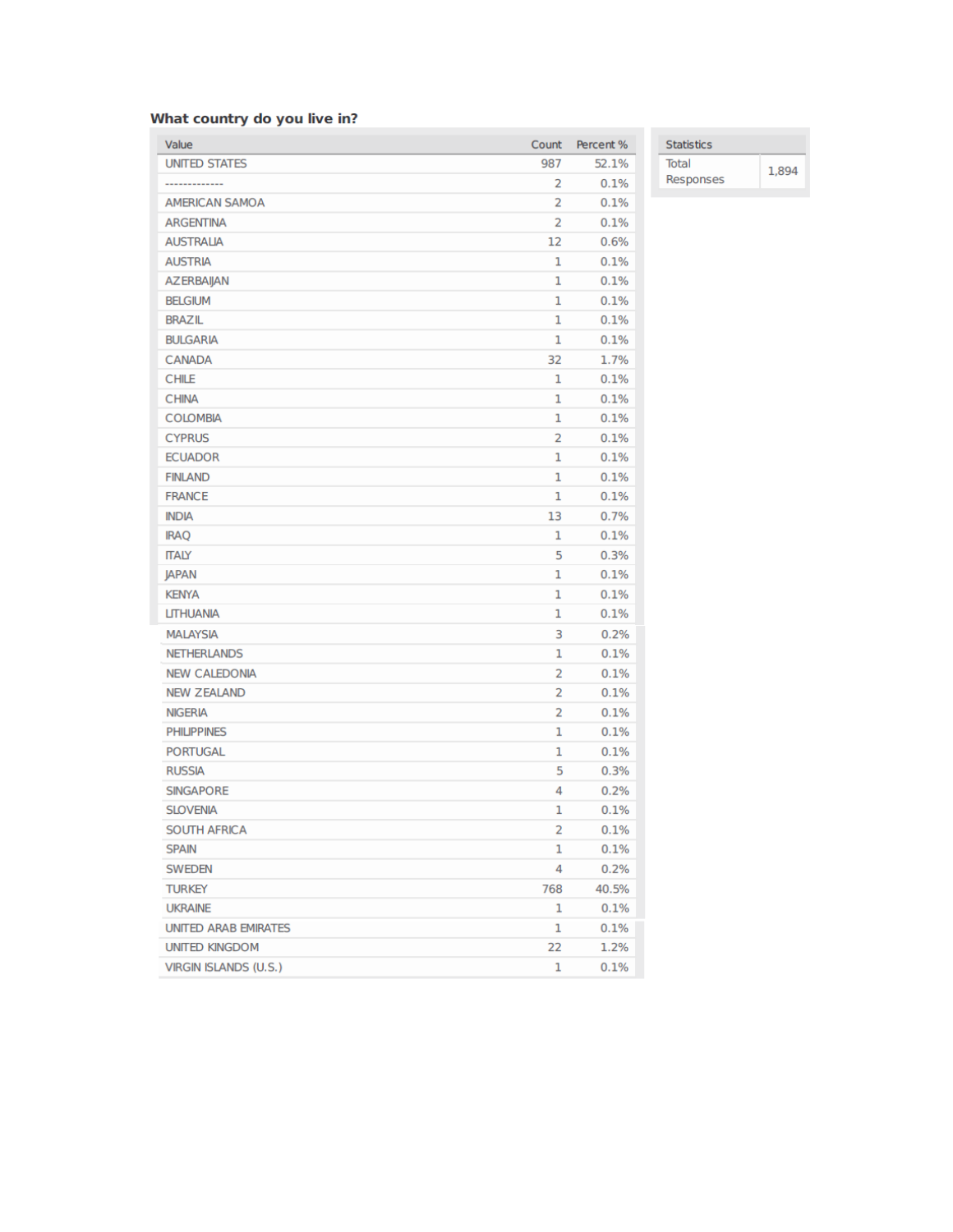

#### What state do you live in? (US residents only)

| Value                       | Count          | Percent % | <b>Statistics</b> |       |
|-----------------------------|----------------|-----------|-------------------|-------|
| Alabama                     | 35             | 3.1%      | <b>Total</b>      | 1,133 |
| Alaska                      | 11             | 1%        | <b>Responses</b>  |       |
| Arizona                     | 18             | 1.6%      |                   |       |
| Arkansas                    | $\overline{7}$ | 0.6%      |                   |       |
| California                  | 106            | 9.4%      |                   |       |
| Colorado                    | 12             | 1.1%      |                   |       |
| Connecticut                 | 11             | 1%        |                   |       |
| <b>Delaware</b>             | ı              | 0.1%      |                   |       |
| <b>District of Columbia</b> | 3              | 0.3%      |                   |       |
| Florida                     | 63             | 5.6%      |                   |       |
| Georgia                     | 29             | 2.6%      |                   |       |
| Hawaii                      | 7              | 0.6%      |                   |       |
| Idaho                       | 7              | 0.6%      |                   |       |
| <b>Illinois</b>             | 30             | 2.6%      |                   |       |
| Indiana                     | 26             | 2.3%      |                   |       |
| lowa                        | 9              | 0.8%      |                   |       |
| Kansas                      | 7              | 0.6%      |                   |       |
| Kentucky                    | 15             | 1.3%      |                   |       |
| Louisiana                   | 8              | 0.7%      |                   |       |
| Maine                       | 6              | 0.5%      |                   |       |
| Maryland                    | 11             | 1%        |                   |       |
| <b>Massachusetts</b>        | 14             | 1.2%      |                   |       |
| Michigan                    | 25             | 2.2%      |                   |       |
| Minnesota                   | 16             | 1.4%      |                   |       |
| Mississippi                 | 5              | 0.4%      |                   |       |
| Missouri                    | 19             | 1.7%      |                   |       |
| Montana                     | 5              | 0.4%      |                   |       |
| Nebraska                    | 6              | 0.5%      |                   |       |
| Nevada                      | 4              | 0.4%      |                   |       |
| New Jersey                  | 24             | 2.1%      |                   |       |
| <b>New Mexico</b>           | 3              | 0.3%      |                   |       |
| New York                    | 258            | 22.8%     |                   |       |
| <b>North Carolina</b>       | 27             | 2.4%      |                   |       |
| North Dakota                | ı              | 0.1%      |                   |       |
| Ohio                        | 33             | 2.9%      |                   |       |
| Oklahoma                    | 7              | 0.6%      |                   |       |
| Oregon                      | 18             | 1.6%      |                   |       |
| Pennsylvania                | 46             | 4.1%      |                   |       |
| Rhode Island                | 4              | 0.4%      |                   |       |
| South Carolina              | 15             | 1.3%      |                   |       |
| South Dakota                | 3              | 0.3%      |                   |       |
| Tennessee                   | 20             | 1.8%      |                   |       |
| <b>Texas</b>                | 52             | 4.6%      |                   |       |
| <b>Utah</b>                 | 7              | 0.6%      |                   |       |
| Vermont                     | 3              | 0.3%      |                   |       |
| Virginia                    | 16             | 1.4%      |                   |       |
| Washington                  | 28             | 2.5%      |                   |       |
| <b>West Virginia</b>        | 15             | 1.3%      |                   |       |
| Wisconsin                   | 24             | 2.1%      |                   |       |
| Wyoming                     | 13             | 1.1%      |                   |       |
|                             |                |           |                   |       |